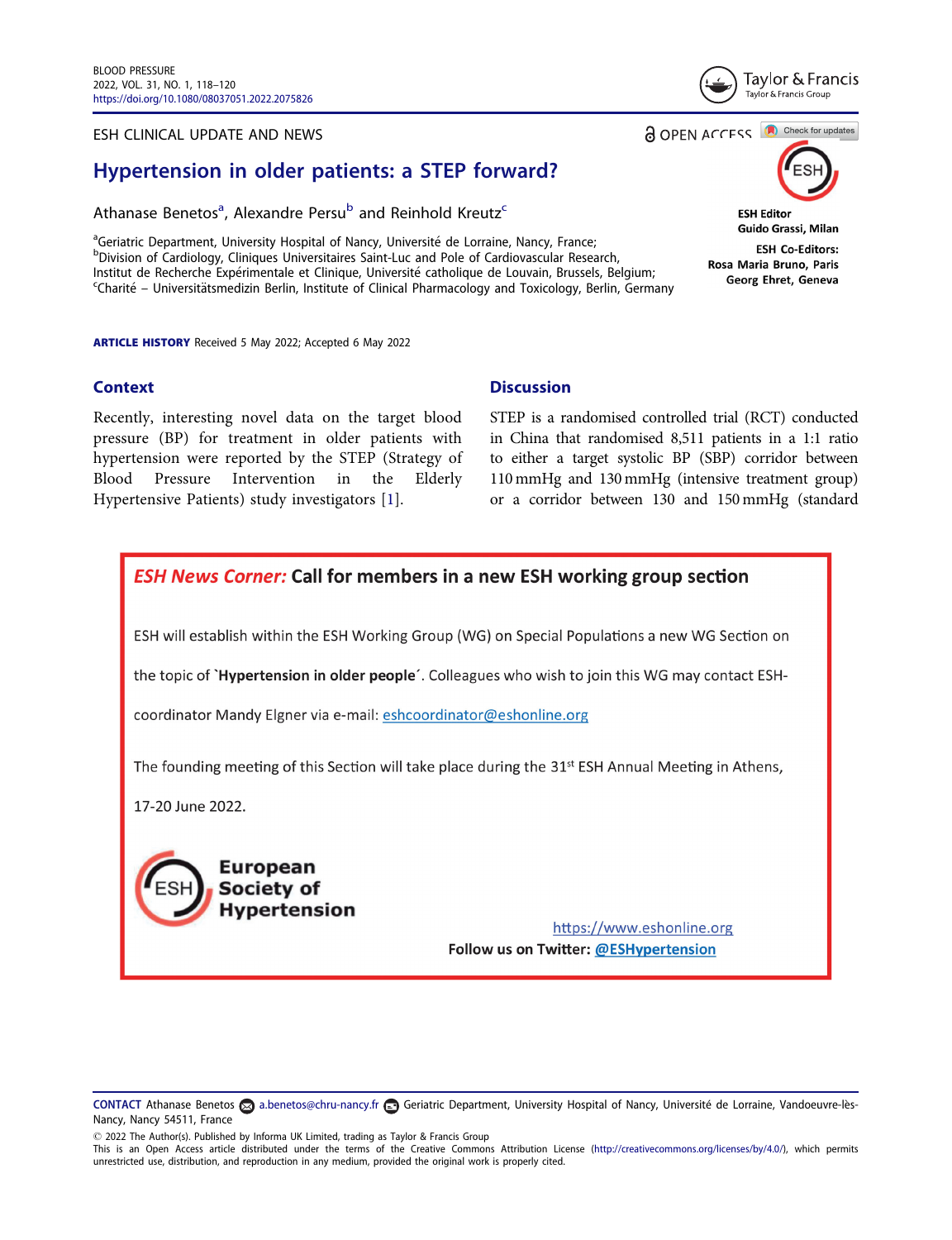Table 1. Selected exclusion criteria in the STEP study which are relevant in older patients.

- -Individuals older than 80 years.
- -SBP  $\geq$ 190 mmHg, or diastolic blood pressure (DBP) <60 mmHg).
- - History of large atherosclerotic cerebral infarction or haemorrhagic stroke (not including lacunar infarction and transient ischaemic attack [TIA]).
- - Hospitalisation for Myocardial Infarction or unstable angina within the last 6 months.
- - Coronary revascularization (percutaneous coronary intervention [PCI] or coronary artery bypass grafting [CABG]) within the last 12 months.
- Planned to perform coronary revascularization (PCI or CABG) in the next 12 months.
- -History of sustained Atrial Fibrillation.
- - New York Heart Association (NYHA) class III–IV heart failure or hospitalisation for exacerbation of chronic heart failure.
- - Severe valvular disease or valvular disease likely to require surgery or percutaneous valve replacement during the trial.
- -Uncontrolled diabetes mellitus (serum fasting glucose  $\geq$  200 mg/dL  $[11.1 \text{ mmol/Ll}$ , HbA1  $> 8\%$ ).
- -• Estimated glomerular filtration rate (eGFR)  $<$  30 mL/min/1.73 m<sup>2</sup>, or serum creatinine  $>$  2.5 mg/dL [ $>$ 221  $\mu$ mol/L]).
- -Severe somatic disease such as cancer.
- -Severe cognitive impairment or mental disorders.

treatment group). Patients of Han ethnicity aged 60–80 years and with baseline SBP values between 140 and 190 mmHg or on antihypertensive treatment were eligible. Medications used to target the SBP in both groups included olmesartan, amlodipine and hydrochlorthiazide, in agreement with the core treatment strategy recommended in the 2018 European hypertension guidelines [2]. The primary endpoint of the study was a composite endpoint of six items including stroke, acute coronary syndrome, acute decompensated heart failure, coronary revascularization, atrial fibrillation, or death from cardiovascular causes. The mean baseline SBP was 146 mmHg, the mean achieved SBP was 135.9 mmHg in the standard and 126.7 mmHg in the intensive treatment group (mean difference 8.4 mmHg). After a mean follow up of 3.3 years, the composite endpoint was reduced by 26% in the intensive treatment group compared to the standard treatment group (95% confidence interval (CI) 0.60–0.92;  $p = 0.007$ ). In subgroup analyses, the benefit was observed in patients 60–69 years (25% risk reduction) and 70–80 years old (27% risk reduction). Total mortality was not significantly different, though numerically higher (67 vs. 64 events) in the intensive treatment group.

STEP is an important study and adds further evidence to support a lower SBP target (<130 mmHg in older patients). However, similar to other RCTs, some limitations warrant a note of caution. First, in the standard treatment group, the SBP target values were between 130 and 150 mmHg, which, though in line with 2013 ESH/ ESC guidelines at the time the study was planned, is higher than the currently recommended target [2] for patients of this age group (140mmHg). Second, patients over 80 years old were not included in STEP, and the patient group between 70 and 80 years old represented only about one quarter (24.2%) of the study population. Third, due to the study design, BP lowering drugs may have been discontinued or down-titrated in the standard treatment group, therefore potentially contributing to the increased risk in this group, which also applies to other studies with a similar design including the SPRINT study (Systolic Blood Pressure Intervention Trial) [3] as recently discussed [4]. Finally, as evident from Table 1, patients with several comorbidities or conditions that are frequently observed in clinical practice in older individuals [5,6] were excluded from the study.

## Conclusion

The STEP study provides only partial evidence for the older patients: evidence is still missing for patients older than 80 years and only limited evidence for frail patients and/or patients with relevant co-morbidities between 60 and 80 years of age. In light of the steady increase in the number of older patients with hypertension requiring appropriate care, the ESH has just established a new working group section in 2022 to address the pressing issue (see ESH News Corner). With the help of this working group section, ESH aims to develop a further step forward for hypertension management in older people.

### Funding

The author(s) reported there is no funding associated with the work featured in this article.

Key points

- -The STEP study provides new evidence for improved outcomes with a systolic BP target of <130 mmHg in the older patients below 80 years.
- -The findings may be partially driven by systolic BP values of  $>140$  mmHg in the comparison group, such values are no longer recommended by the ESH for this age group.
- -Although the effect is consistent between the age groups, fewer participants >70 years were included and no participant was >80 years old.
- -Frequent co-morbidities in the older individuals were exclusion criteria, limiting the proven generalisability of the results.